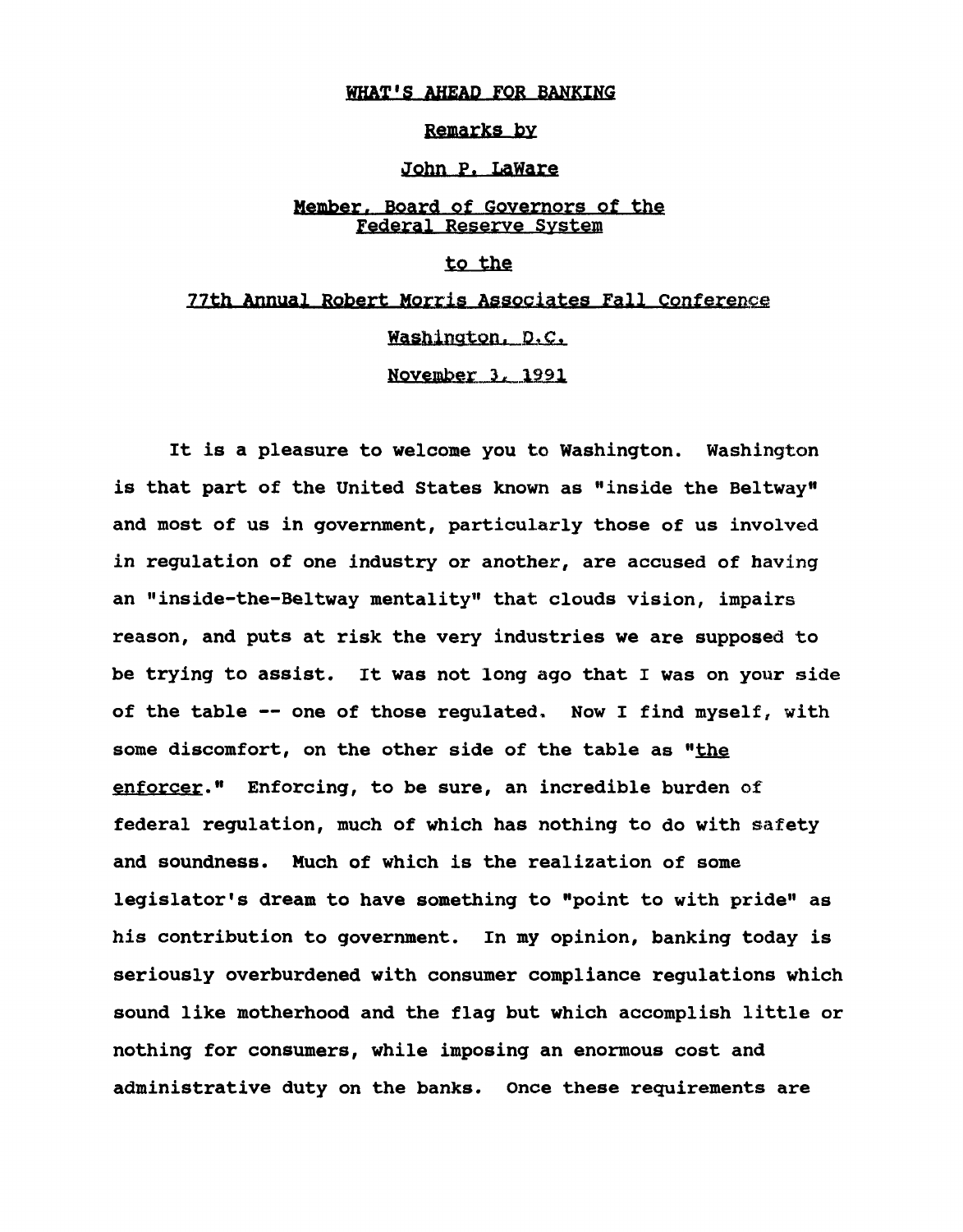imposed it is difficult or impossible to get them lifted, even after their usefulness or purpose has been forgotten. But the Solons on the Hill have legislated, the regulators have made rules, and the banks must comply.

Banking is at an important crossroads and bankers need to consider carefully which fork in the road they will take. Congress has been presented by the Treasury with an omnibus proposal to reform the financial sector of the economy by removing obsolete restrictions on commercial banks and allowing the rejoining of the banking and securities industries in order to provide better service to corporations and government entities in meeting their transactional and credit-related financial needs. The entire thrust of these proposals was to make the U.S. banking system more competitive in rapidly developing world markets and to provide better and probably cheaper service to corporations and consumers.

But the banking industry is haunted by its recent past. It is bedeviled by the spectre of hundreds of bank failures and the prospect of taxpayer funds, for the first time, being used to assist the FDIC in administering the insurance scheme for commercial bank deposits. The press and others often imply that mismanagement, poor judgment, and downright dishonesty have been the causes of the mess. There have certainly been examples of all of those abuses, but they should not be used to generalize about the industry.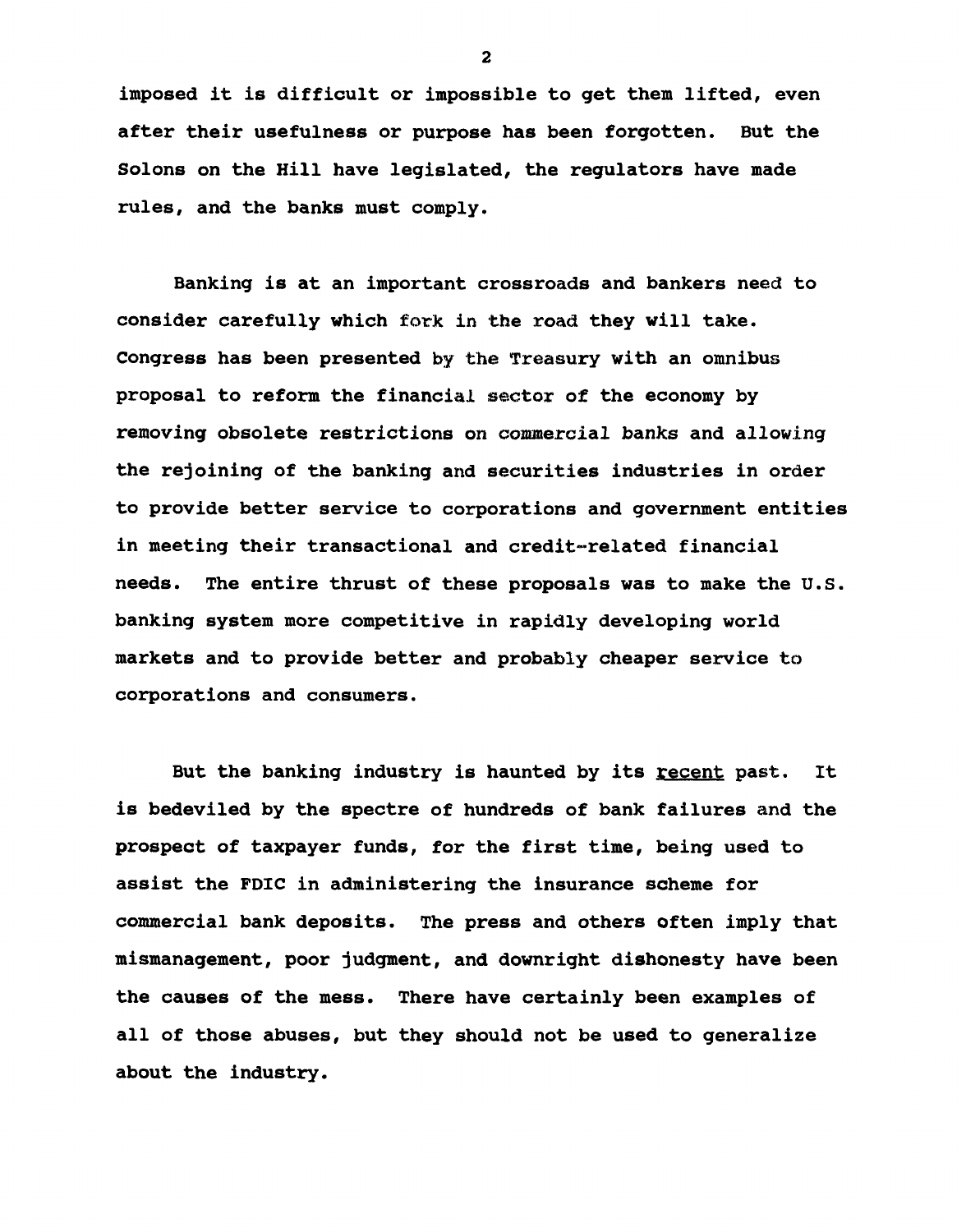Have any of the finger-pointers called attention to the regulatory constraints that encouraged focus on real estate; or the competitive factors that encouraged some bankers to ease credit standards and shave pricing to protect market share; or the economic downturn that caught bankers and developers alike -victims of over-optimistic forecasting and delusive assumptions about cash flow?

The fact is that the rescue party, epitomized by the Treasury proposals, may be cut off at the pass before it reaches the stranded bankers, and the rationale will be that the banks don't deserve more liberties. Rather, it is argued, they must be more regulated to protect them from themselves.

There is no question there were excesses of overconfidence and reckless risk-taking in the heady environment of the Eighties when it looked like prosperity was here to stay and the only way to go was up. But bankers, badly injured by their mistakes in the Eighties and reluctant to repeat them, are now being blamed for being too timid and for slowing down the recovery of the economy from recession. It seems to me absurd to trumpet safety and soundness in one breath and in the very next to demand more aggressive lending policies. The industry still has a peck of troubles and challenges and some of the remedies for trouble available in the past are not now readily at hand.

With capital markets casting a jaundiced eye at bank securities issues and investment bankers shying away from

 $\overline{\mathbf{3}}$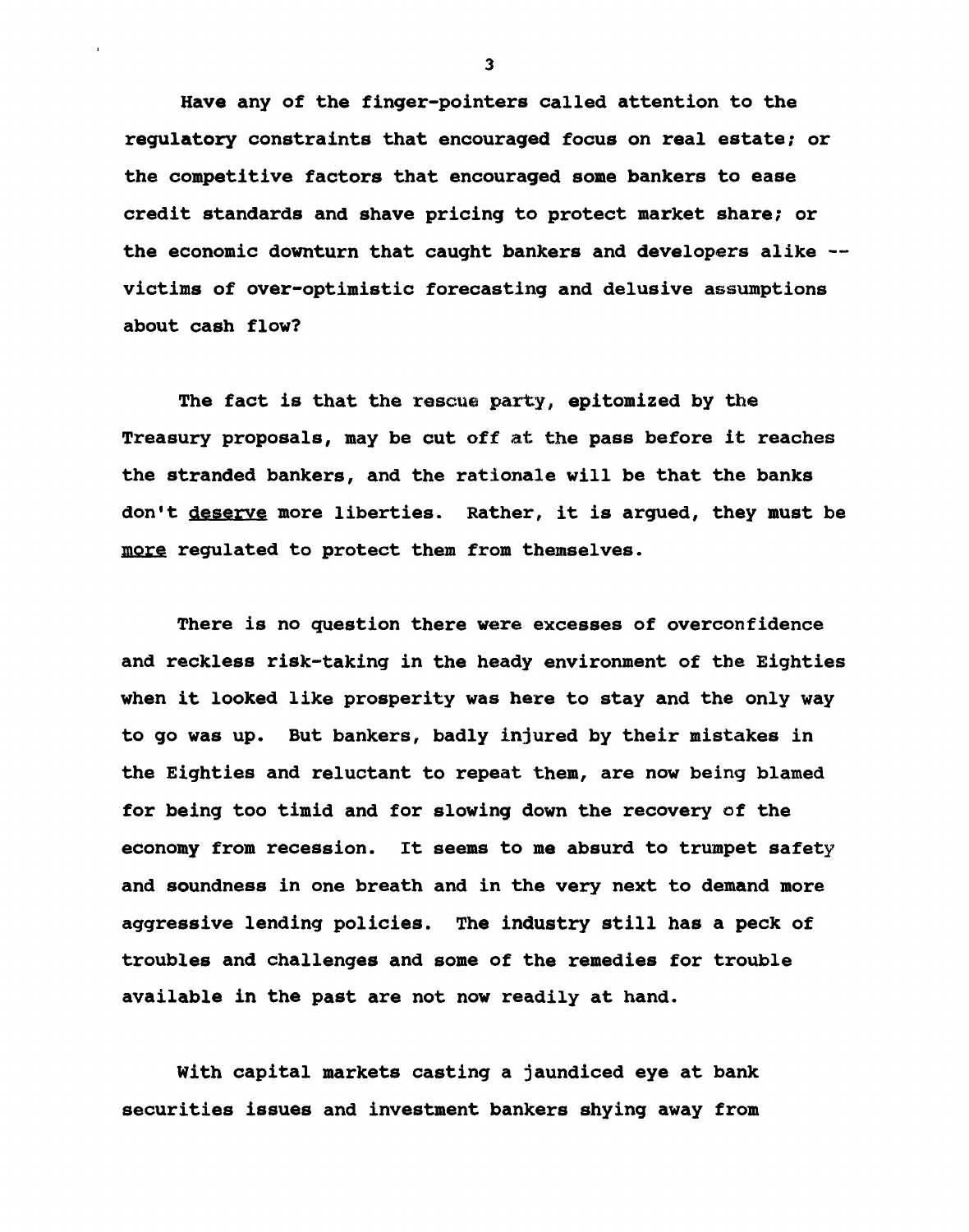underwriting new offerings, banks have resorted to negative growth or downsizing to redress capital ratios which have been undermined by massive reserve provisions and charge-offs in the loan portfolio. To turn around runaway growth of expenses, banks have restructured to reduce costs, with all of the attendant upfront charges for severance pay, lease buyouts, and losses on under-depreciated excess equipment.

These kinds of heroic measures would be much applauded in a culture which rewards long-term results, because they cannot help but improve future performance. But, with a press which builds circulation by reporting misfortune and an analyst community preoccupied with quarterly earnings comparisons, banks aren't getting much credit for cleaning up their act.

But cleaning it up is what is happening. LDC problems which were headline fodder for years have been digested pretty well by now and the industry LDC malaise has been reduced to an occasional burp. The full and final effects of LBO and takeover financing will take a while to play out. But, by and large the banks have had preferred positions in these deals and I can't remember a single bank which has been brought down by that kind of lending although it has played an auxiliary role in banks which have basically failed by reason of large real estate losses.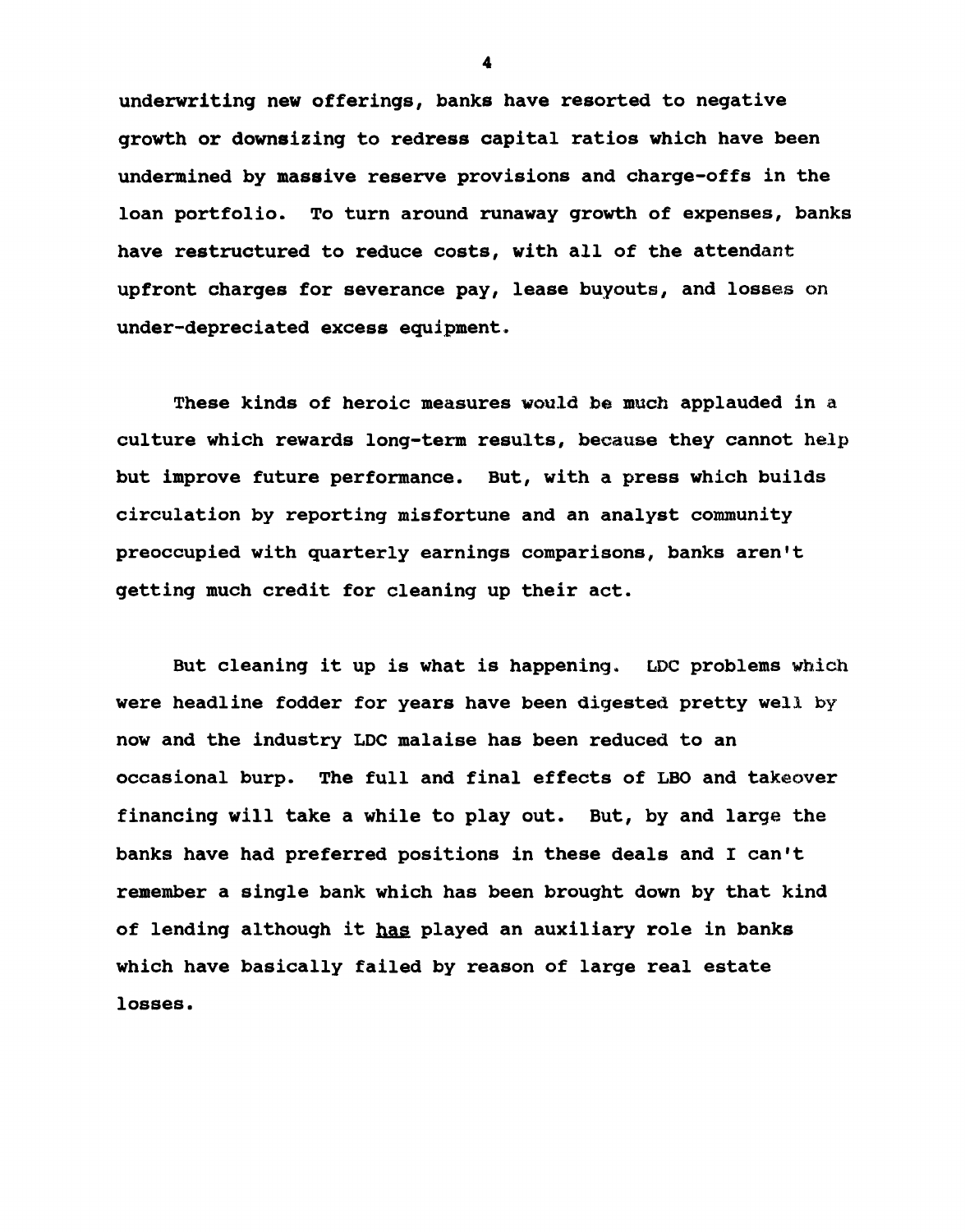Currently credit card delinquencies and charge-offs are beginning to be worrisome, but this is more a function of general economic conditions than bad credit underwriting.

The category which causes me the most concern at the moment is equity credit lines. They are vulnerable to both economic conditions which affect borrowers' ability to pay and the decline in real estate markets which raises questions about the value of the underlying collateral. It is hard to predict the outcome there, but if the economy continues to recover, as we expect, both repayment ability and collateral value should improve.

Now this is not all just naive optimism on my part. There is hard statistical evidence to support my contention that banking is coming up out of a long dark tunnel into the light again.

- Item: In 1987, 18.6 percent of banks reported  $-\,$ losses for the year. In the first half of 1991, that figure was down to 11.3 percent.
- Item: Almost one-half of the banks earn a return on  $-$ assets of better than 1 percent, and they do it year after year. While this is generally more true of smaller banks than the big guys, in the third quarter of 1991 -- a very tough year for banks -- 14 of the 45 largest which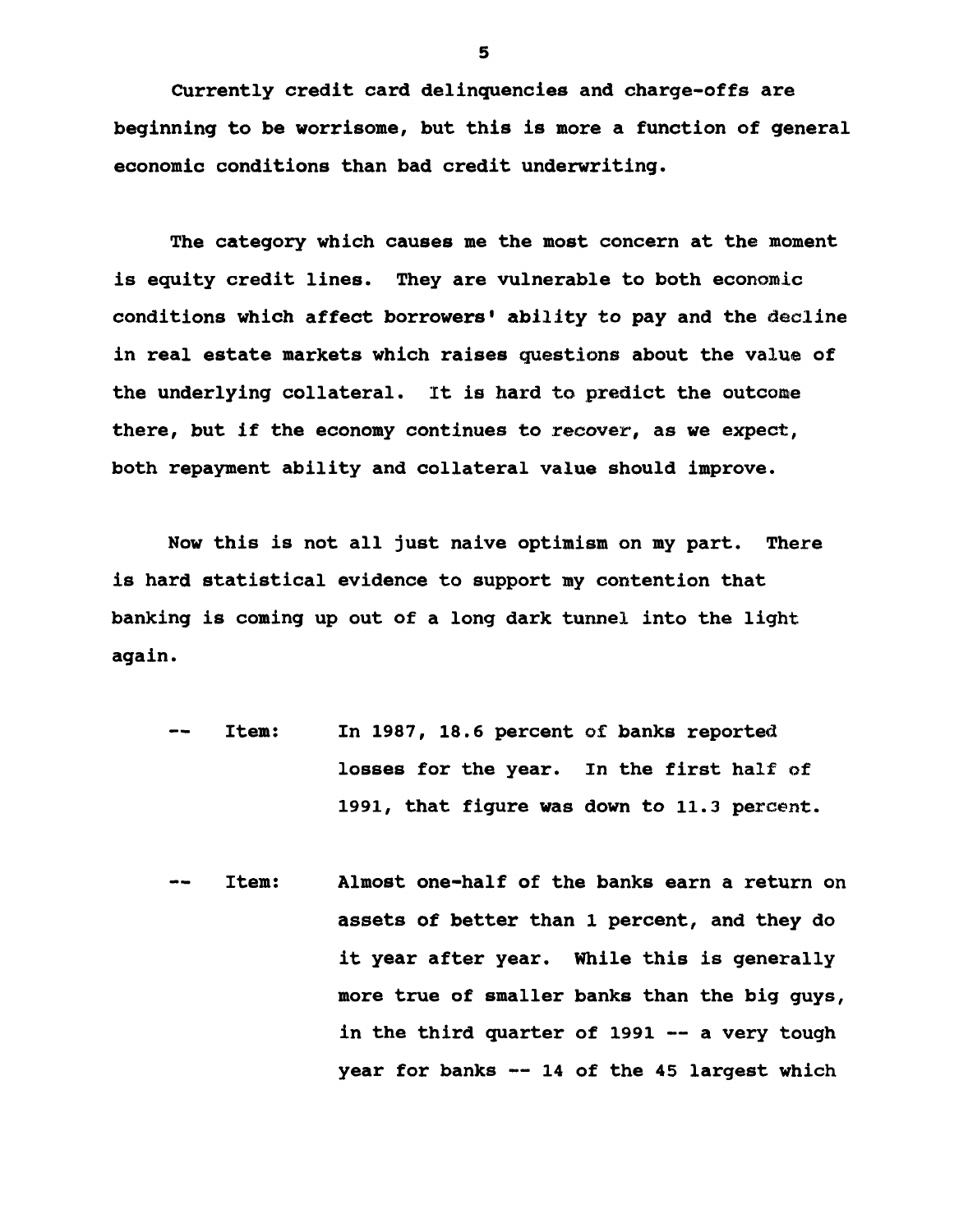have reported thus far, have earned better than 1 percent on assets.

- Item: 96 percent of all banks currently meet the  $\overline{\phantom{m}}$ risk-based capital guidelines imposed by the Basle accord for 1992 and 75 percent of the banks have risk-based capital in excess of *£.£* percent.
- Item: Pure equity in the industry as a whole is now  $\sim$ 6.7 percent — the highest level in twenty years.
- Item: Banks who meet the 1992 Basle standards have  $\rightarrow$   $\rightarrow$ \$67 billion of capital in excess of the minimum. Parenthetically: the 4 percent of banks who don't yet meet the standards have an aggregate shortage of only \$4 billion.
- Item: In spite of lukewarm capital markets, certain  $-$ of the 50 largest banking companies have raised \$5 billion in new equity capital and \$3 billion in new subordinated debt this year and the year still has two months to go. Not bad, I'd say, for an industry which is regularly

reported to be on its deathbed.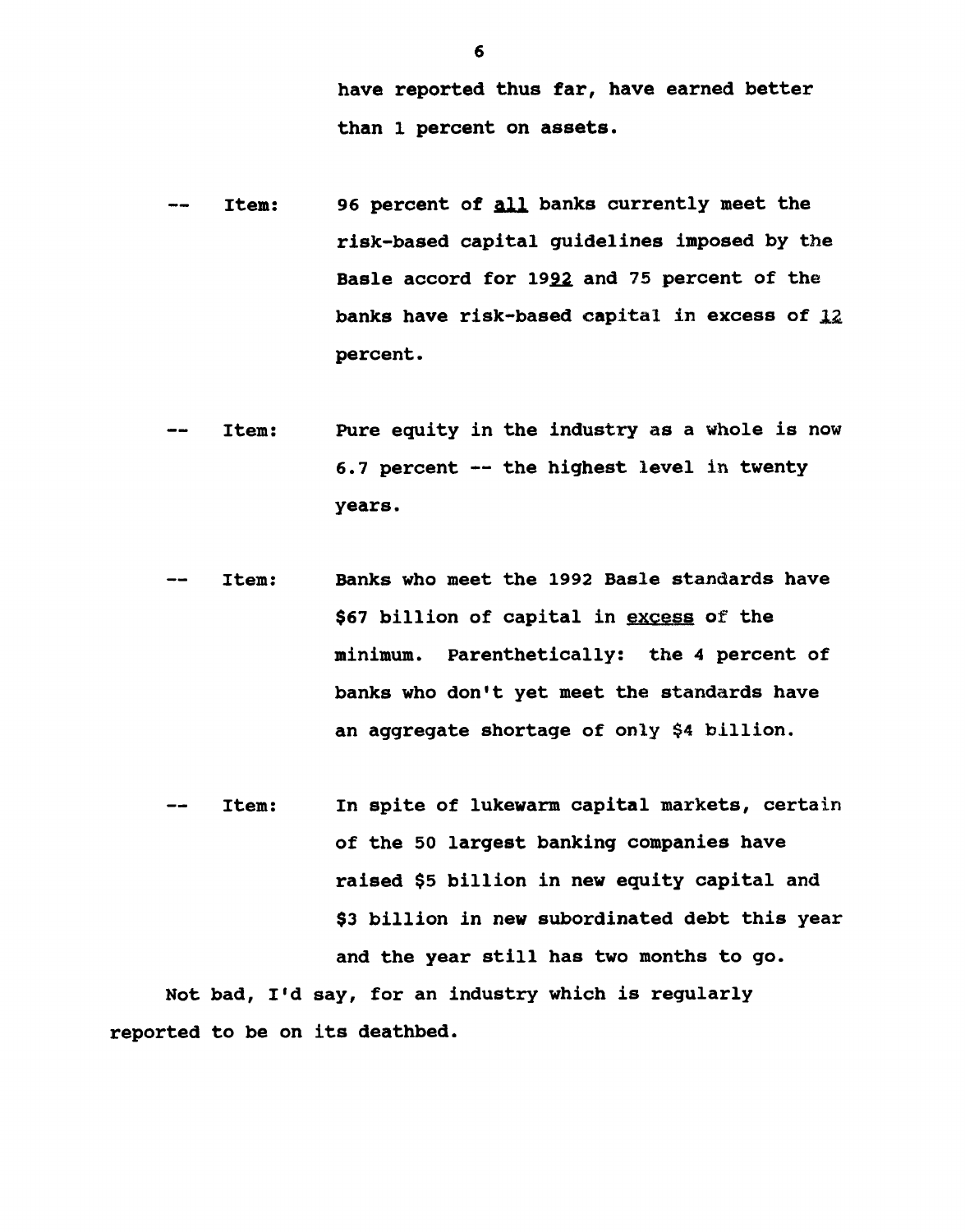I am not suggesting that there are not some sick puppies out there and that there won't be more failures, including, perhaps, some sizeable institutions. What I am saying is that the vast majority of U.S. banks are well capitalized, profitable and in good shape to fund the legitimate credit needs of the recovering economy. I am confident that the so-called credit crunch is more a phenomenon of confidence and slack demand than it is one of credit constipation. It is my guess that those who cry most bitterly about the unavailability of credit are either the ones who didn't pay back their loans last year or those whose borrowing credentials have deteriorated as a result of the economic slowdown.

I mentioned earlier that banking is at a fork in the road and I want to emphasize how important I think it is that the industry go down the right fork rather than the left fork. The right fork can only be negotiated if Congress enacts comprehensive reform legislation along the lines proposed by the Treasury last winter. In that direction lies appropriate refinance of the insurance fund, modest limits on the insurance coverage available to depositors, authority for supervisors and regulators to prevent bank failures rather than just preside over them, permission to branch across state lines, broad powers to engage through affiliates in securities dealing and underwriting, and permission to establish close relationships with insurance companies. On that road the lighting is bright, the surface is smooth, the curves are well marked, and the opportunities for a profitable trip are greater.

 $\overline{\mathbf{z}}$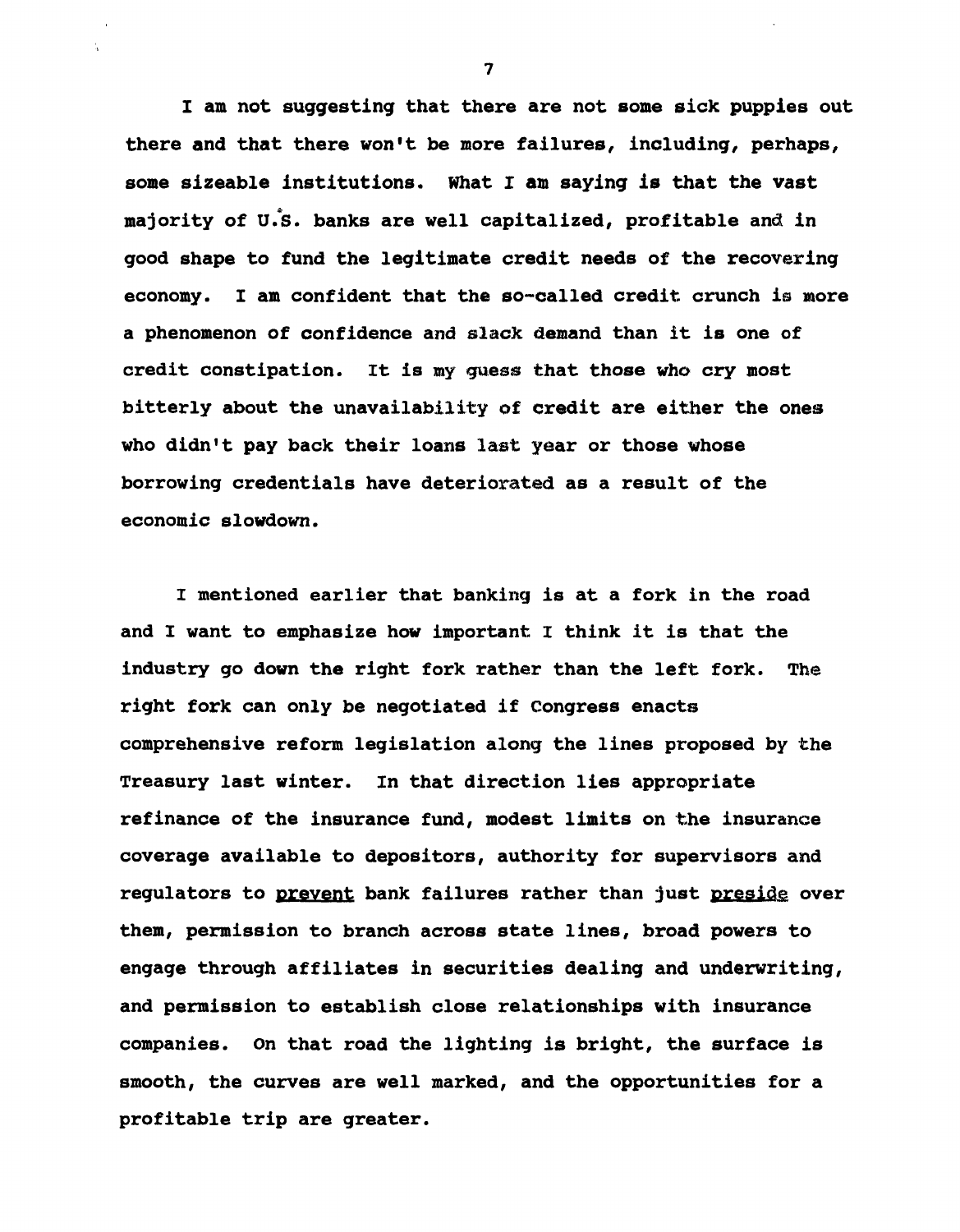The left fork is a continuation of the status quo or, worse, a rollback of insurance and securities powers for the banks which have not only been prudently managed but have resulted in better service to corporations and greater convenience and lower prices to consumers. The same competitive constraints which presently hobble U.S. banks in their ability to compete with nonbank domestic financial institutions would be allowed to stand and a new panoply of costly consumer compliance burdens would be added. The left fork is badly lighted, dotted with axle-breaking potholes and unmarked mountain roads without guard rails. It ia a dangerous route to take.

If Congress in its wisdom chooses to endorse the Treasury proposals, banks will flourish, albeit in a highly competitive environment, both domestically and internationally. If reforms are not enacted, U.S. banks will continue to be at a material competitive disadvantage, not only to foreign banks and in foreign markets, but also to domestic nonbank financial institutions which freely encroach on banking markets but which operate from business lines in which banks are forbidden to participate. If that scenario is played out for a decade or so, banks will become public utilities like the post office, and just about as exciting.

The fork in the road for banks is an important one and the future well-being of the industry which finances commerce is at stake. You must hope and pray that in the political process of committees, mark~ups, rules, floor debate, conference committees,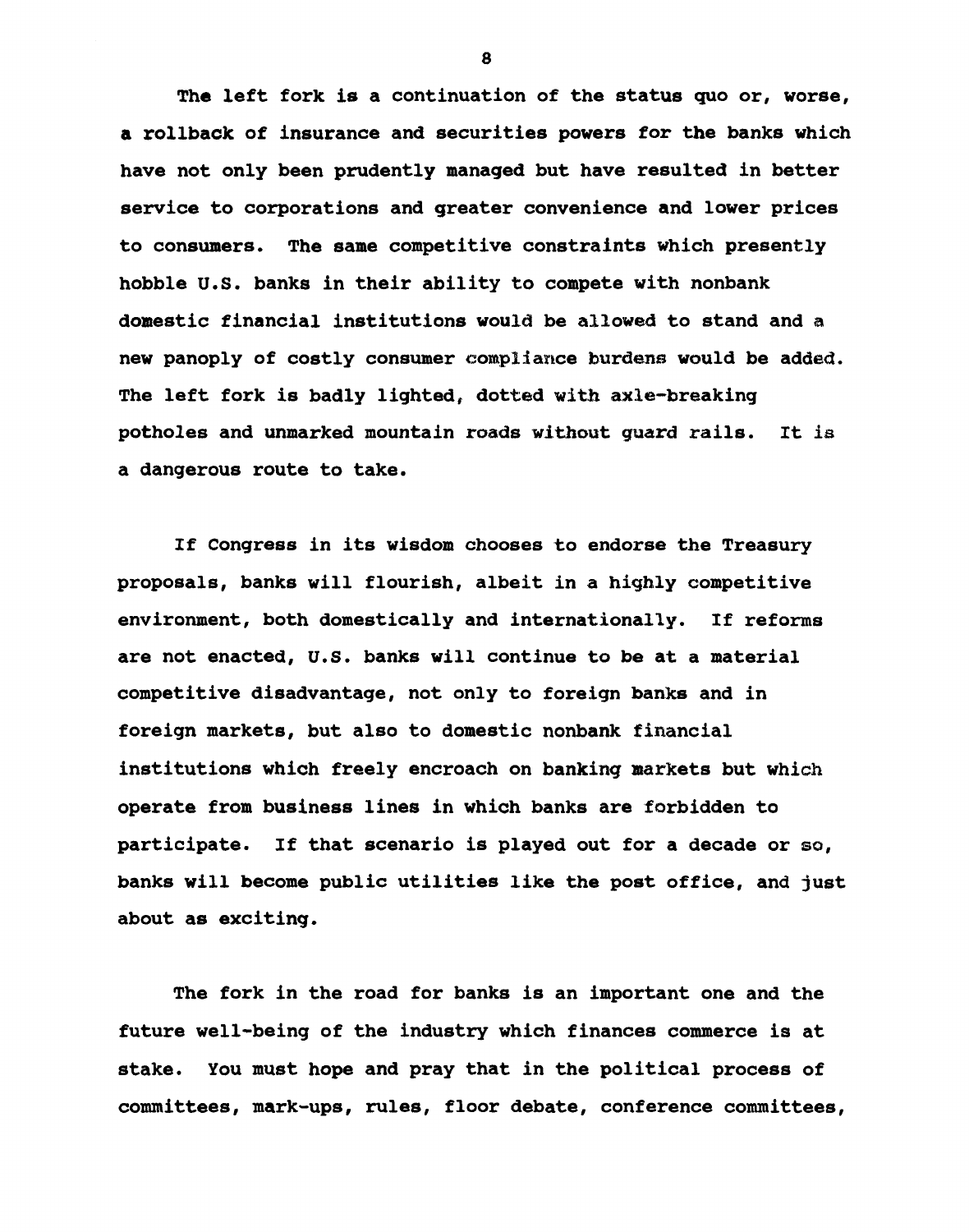and final action, Congress recognizes the importance of a strong and competitive banking system, and finally enacts much needed legislation to modernize the banking system.

Assuming that our democratic process will work for the best as it so often has in the past, I think the Nineties will be an era of enormous change.

- $-$ Today there are 12,400 banks in 9,500 separate banking organizations. My guess is that by the year 2000 there will be 7,000 banks in 4,000 banking organizations.
- Intra-market mergers will be the landmark events of the --Nineties. The trend is already under way. The results will be startling in that the new companies emerging will be leaner, meaner, better capitalized, better managed, and much more profitable than their predecessors.
- Capital will become the common measurement of safety and soundness and the ability to earn a market rate of return on higher capital levels will be the standard measurement of management performance as well as the key to the capital markets.
- Only sound, well managed and profitable banks will be permitted to embark on rapid growth patterns,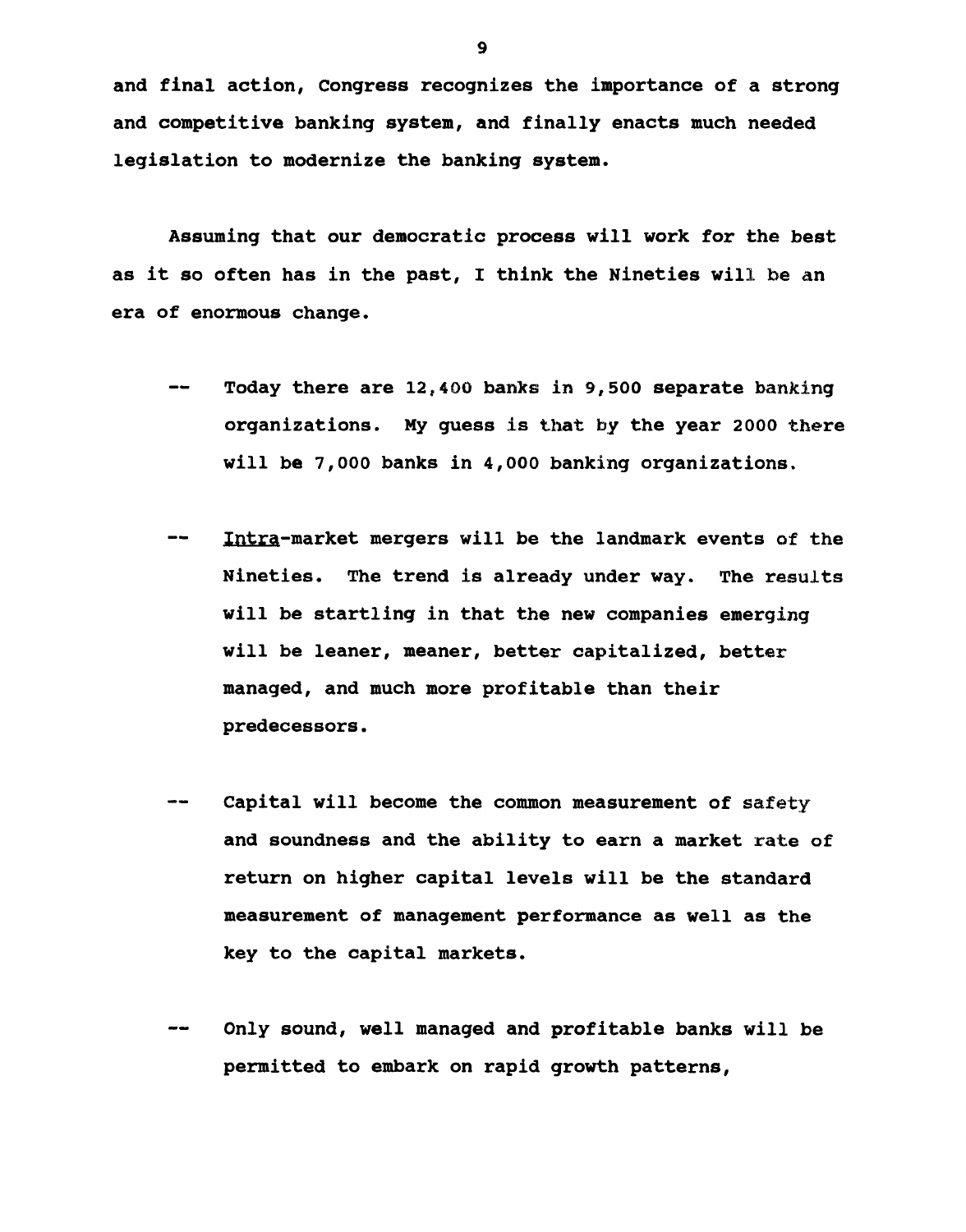aggressive acquisition plans, or entry into newly permitted nonbank activities.

- Banks slipping into substandard capital positions or serious asset quality problems will be intervened early on and corrective action will be required. The risk of noncompliance will be dividend suspension, management replacement, or even director dismissal. Sound public policy simply cannot tolerate another period of disruption, failure, and clean-up cost like the one we have just been through.
- By the end of the decade there will be in place several nationwide systems of subsidiary banks or branches, but there will also be powerful regional banks and thousands of community banks, not just hanging on, but earning circles around their bigger counterparts.
- A handful of U.S. banks will be active in international markets and giving a good competitive account of themselves.
- And the financial industry will have become more  $\qquad \qquad \blacksquare$ integrated as banking concerns, insurance companies, and securities firms combine into financial services holding companies which will supply a full spectrum of financial services to corporations, governments, and